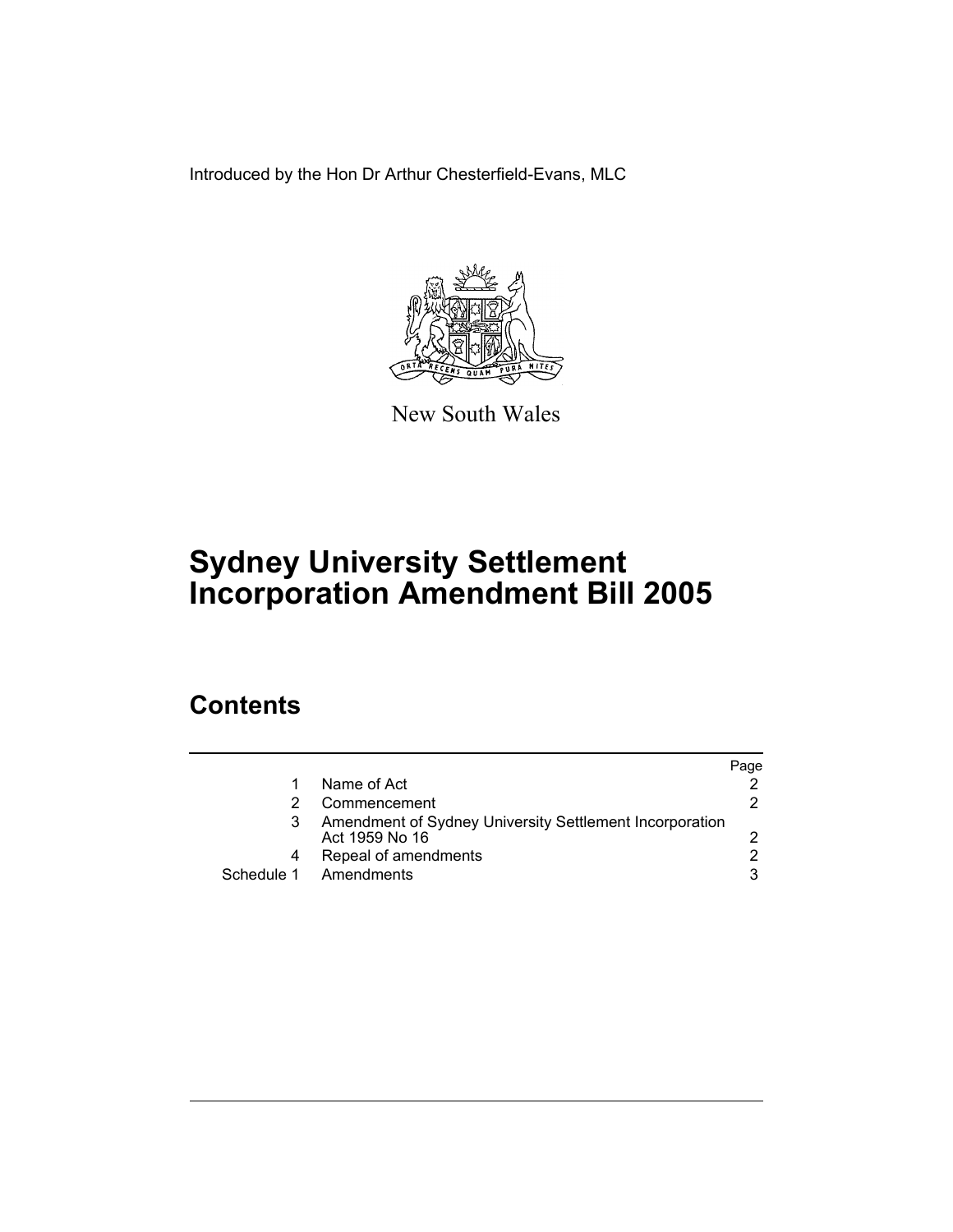*I certify that this PUBLIC BILL, which originated in the LEGISLATIVE COUNCIL, has finally passed the LEGISLATIVE COUNCIL and the LEGISLATIVE ASSEMBLY of NEW SOUTH WALES.*

*Legislative Council*

*Clerk of the Parliaments*

*2005*



New South Wales

## **Sydney University Settlement Incorporation Amendment Bill 2005**

Act No , 2005

An Act to amend the *Sydney University Settlement Incorporation Act 1959* to make further provision with respect to the Constitution of the Sydney University Settlement and the disposal of property of the Settlement; and for other purposes.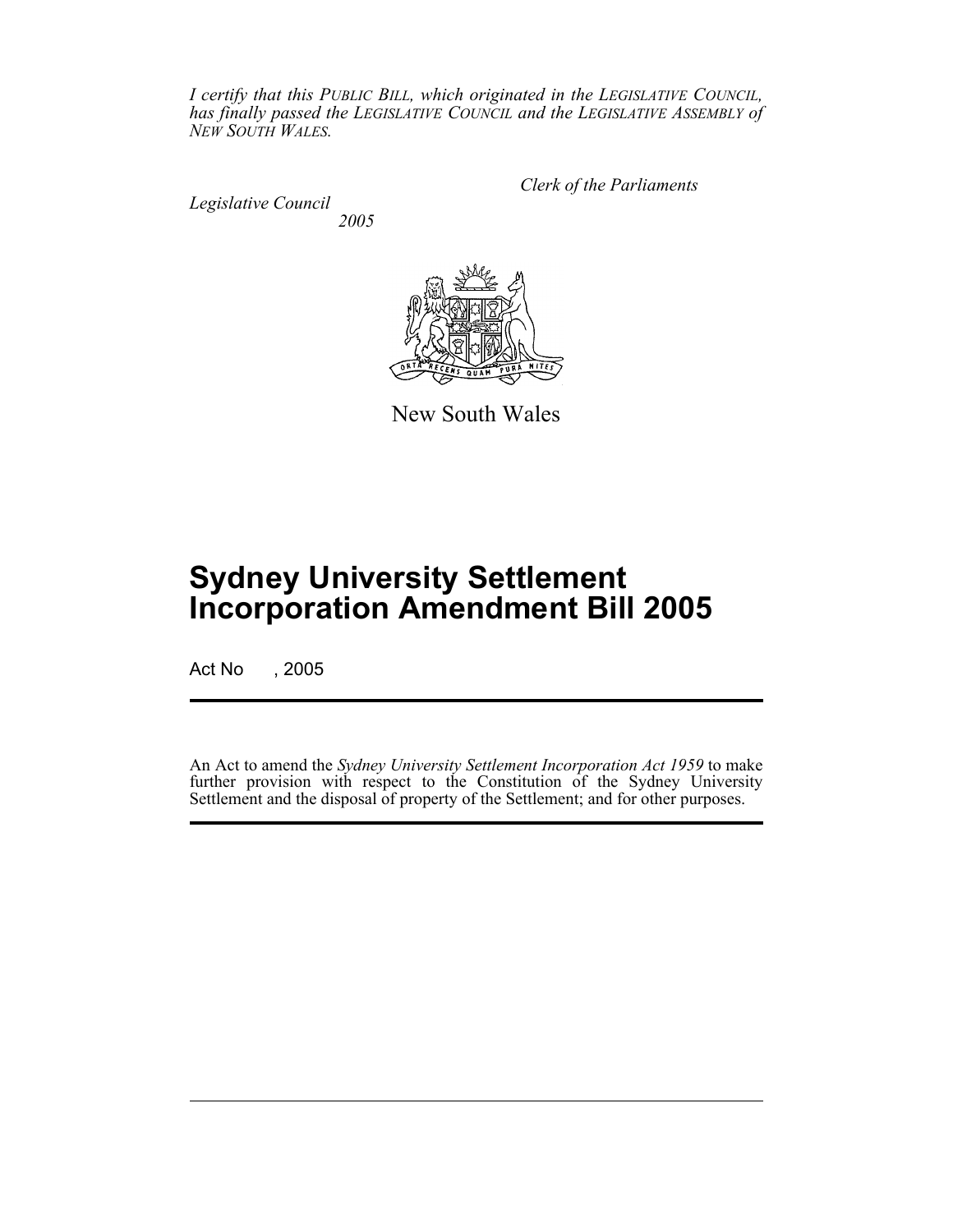#### **The Legislature of New South Wales enacts:**

#### **1 Name of Act**

This Act is the *Sydney University Settlement Incorporation Amendment Act 2005*.

#### **2 Commencement**

This Act commences on the date of assent.

#### **3 Amendment of Sydney University Settlement Incorporation Act 1959 No 16**

The *Sydney University Settlement Incorporation Act 1959* is amended as set out in Schedule 1.

#### **4 Repeal of amendments**

- (1) Sections 2A, 2B, 3A and 11–18 of, and Schedule 1 to, the *Sydney University Settlement Incorporation Act 1959* are repealed:
	- (a) one year after the date of assent to this Act, or
	- (b) on a day specified by the Governor by proclamation, whichever is later.
- (2) The Governor may make more than one proclamation under this section.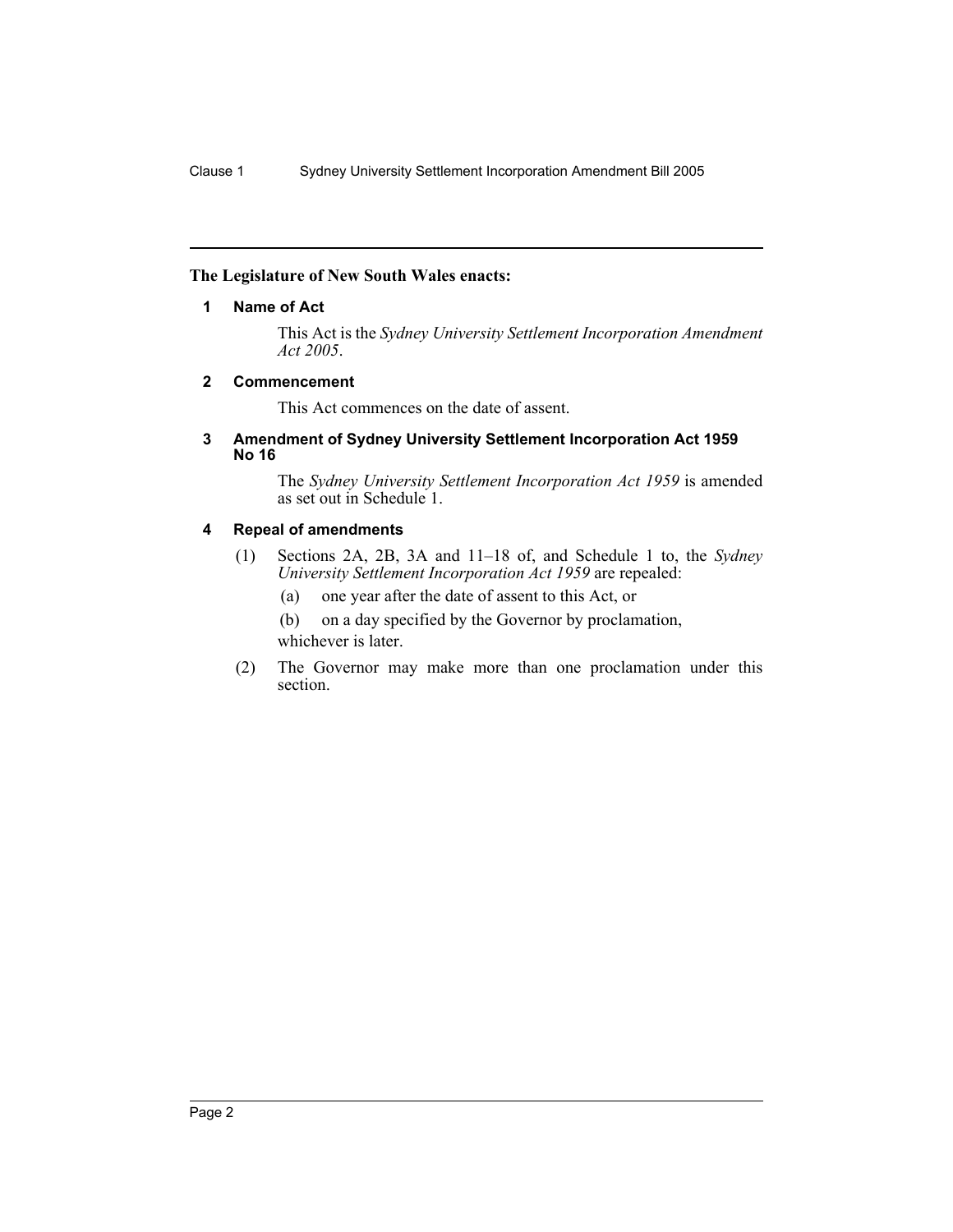Amendments **Schedule 1** and the set of the set of the set of the set of the set of the set of the set of the set of the set of the set of the set of the set of the set of the set of the set of the set of the set of the set

### **Schedule 1 Amendments**

(Section 3)

#### **[1] Sections 2A and 2B**

Insert after section 2:

#### **2A Aims and objectives of Settlement**

- (1) The aims and objectives of the Sydney University Settlement are as follows:
	- (a) to operate within, and to implement, the nineteenth century "settlement tradition" which includes direct service, education and social reform and is based on the philosophy of people from different backgrounds or cultures working together in reciprocal relationships to improve social conditions and learning from each other in the process,
	- (b) to be a non-profit, charitable and benevolent organisation, the purpose of which is to relieve poverty, sickness, suffering, distress, misfortune, destitution or helplessness by:
		- (i) building the links between communities and increasing the capacity of communities to gain more control over their situations and lives, and
		- (ii) providing direct material assistance to disadvantaged people and groups, and
		- (iii) running educational programs, activities, classes and groups to increase the skills and capabilities of disadvantaged people, and
		- (iv) educating the wider community about social problems and solutions to those problems, and
		- (v) building networks of, and strengthening links between, different social, ethnic and cultural groups to develop more cohesive and supportive communities, and
		- (vi) providing information, referrals, advice, counselling and support programs to disadvantaged people, and
		- (vii) providing low-cost facilities to disadvantaged people in order to improve access to services and quality of life, and
		- (viii) promoting and advocating policy, legal and social changes that will benefit disadvantaged people, and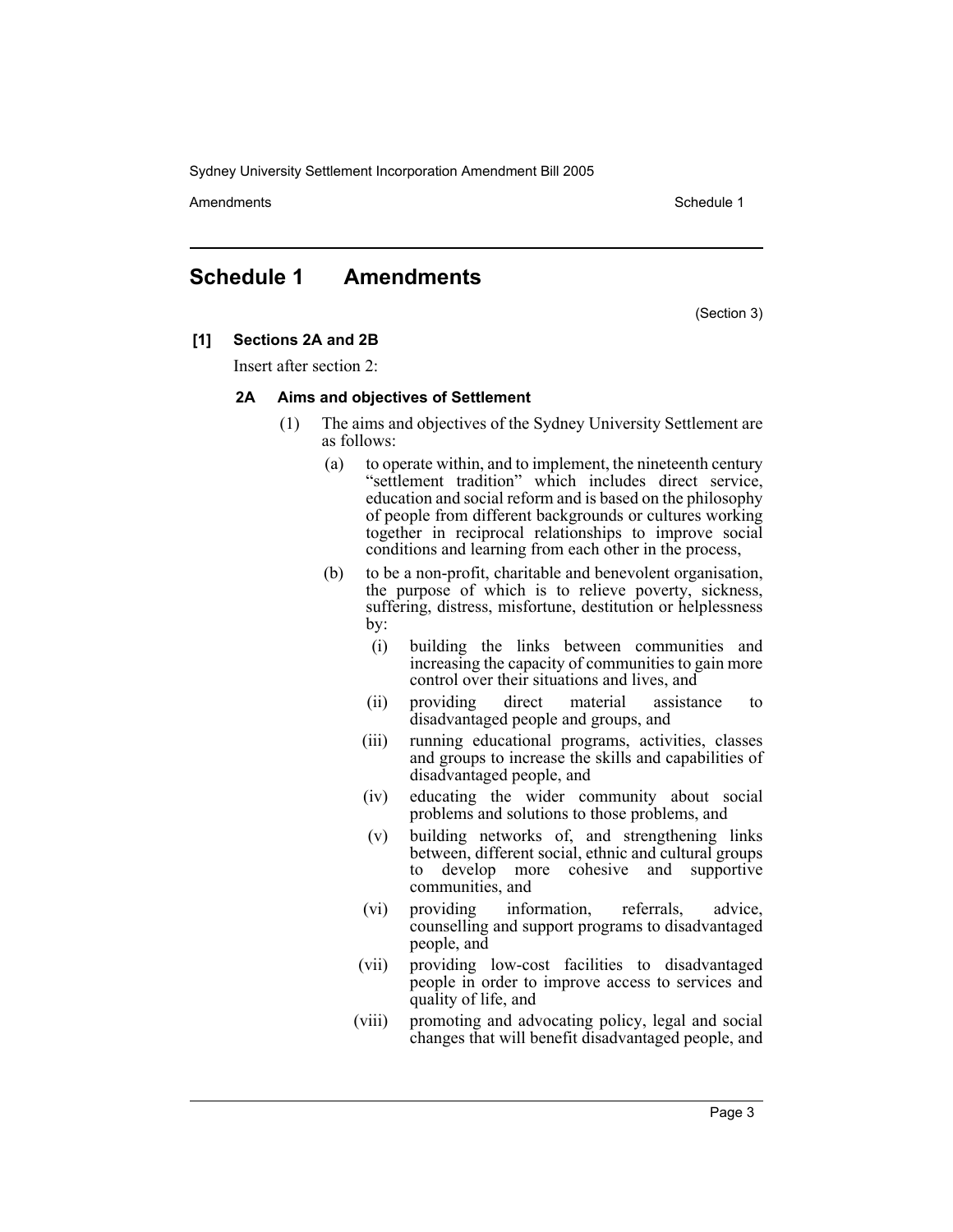Schedule 1 Amendments

- (ix) improving the capacity of groups, organisations and the wider community to support and assist disadvantaged people, and
- (x) researching the needs of disadvantaged communities and gaps in services for disadvantaged people, and
- (xi) acting as a catalyst to bring together individuals, families, groups and cultures to identify their own needs and to get those people to work together to solve their own problems, and
- (xii) carrying out any other activities that result in community benefit,
- (c) to carry out its aims and objectives without discrimination or prejudice against people based on gender, race, ethnicity, sexuality, disability or religious or political beliefs,
- (d) to direct its efforts and resources to groups within the local community that are disadvantaged and marginalised,
- (e) to use strategies that promote community development and empowerment.
- (2) Sydney University Settlement recognises the prior occupation by Aboriginal peoples who were displaced and dispossessed and is committed to the objective of respecting the heritage, rights and place of indigenous peoples in Australia.

#### **2B Constitution to be read subject to aims and objectives**

The constitution is to be read subject to the aims and objectives set out in section 2A and subject to the other provisions of this Act.

#### **[2] Section 3A**

Insert after section 3:

#### **3A Use and disposal of property**

- (1) The Settlement's property is to be used exclusively to carry out the Settlement's aims and objectives as set out in section 2A despite any condition or trust affecting the property.
- (2) No portion of the Settlement's property is to be paid to a member (including a member of the executive committee) except as genuine remuneration for services rendered or expenses incurred on behalf of the Settlement.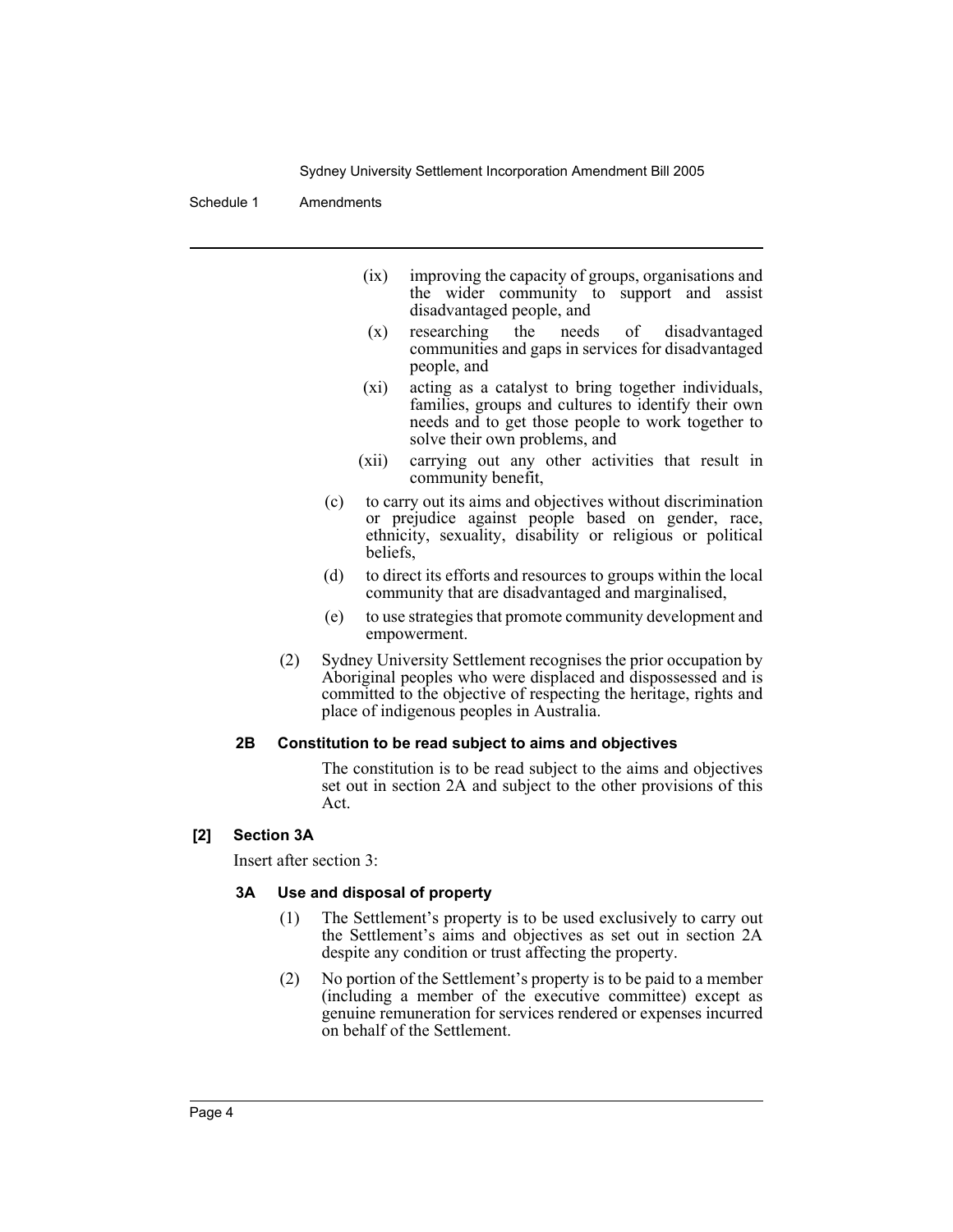Amendments **Schedule 1** and the set of the set of the set of the set of the set of the set of the set of the set of the set of the set of the set of the set of the set of the set of the set of the set of the set of the set

- (3) No interest in the Settlement's real property is to be disposed of unless the disposal has the approval of at least two-thirds of members attending, and entitled to vote at, a special general meeting that has been called to approve that disposal.
- (4) At any special general meeting called to approve a disposal of an interest in the Settlement's real property, a member cannot participate in, and is not entitled to vote at, the meeting, if that member, or a close relative or close associate of that member, may gain a financial or other benefit from the disposal (including, but not limited to, a benefit from a possible increase or change in the value of land in the vicinity of the real property that is the subject of the special general meeting).
- (5) The Registrar-General is not to register under the *Real Property Act 1900* a transfer of land held by or on behalf of the Settlement (or the corporation) to another person, or any other dealing in relation to any such land that is otherwise registrable under that Act or the *Conveyancing Act 1919*, unless a certificate under the common seal of the corporation is lodged with the Registrar-General certifying that the requirements of subsection (3) have been satisfied.
- (6) In this section:

*close associate* of a member means:

- (a) a partner of the member, or
- (b) an employee or agent of the member, or
- (c) a corporation, or a member of a corporation, partnership, syndicate or joint venture, in which the member, a person referred to in paragraph (a) or (b) or a close relative of the member has a beneficial interest.

*close relative* of a member means:

- (a) a spouse of the member, or
- (b) a person who is in a de facto relationship with the member within the meaning of the *Property (Relationships) Act 1984*, or
- (c) a child, grandchild, sibling, parent or grandparent of the member.

*dispose* includes sell, transfer, lease, mortgage or otherwise encumber or agree to do any of these.

*member* means a person who is a member of the Settlement in accordance with the constitution.

*property* of the Settlement includes property of the corporation and any proceeds of the disposal of any such property.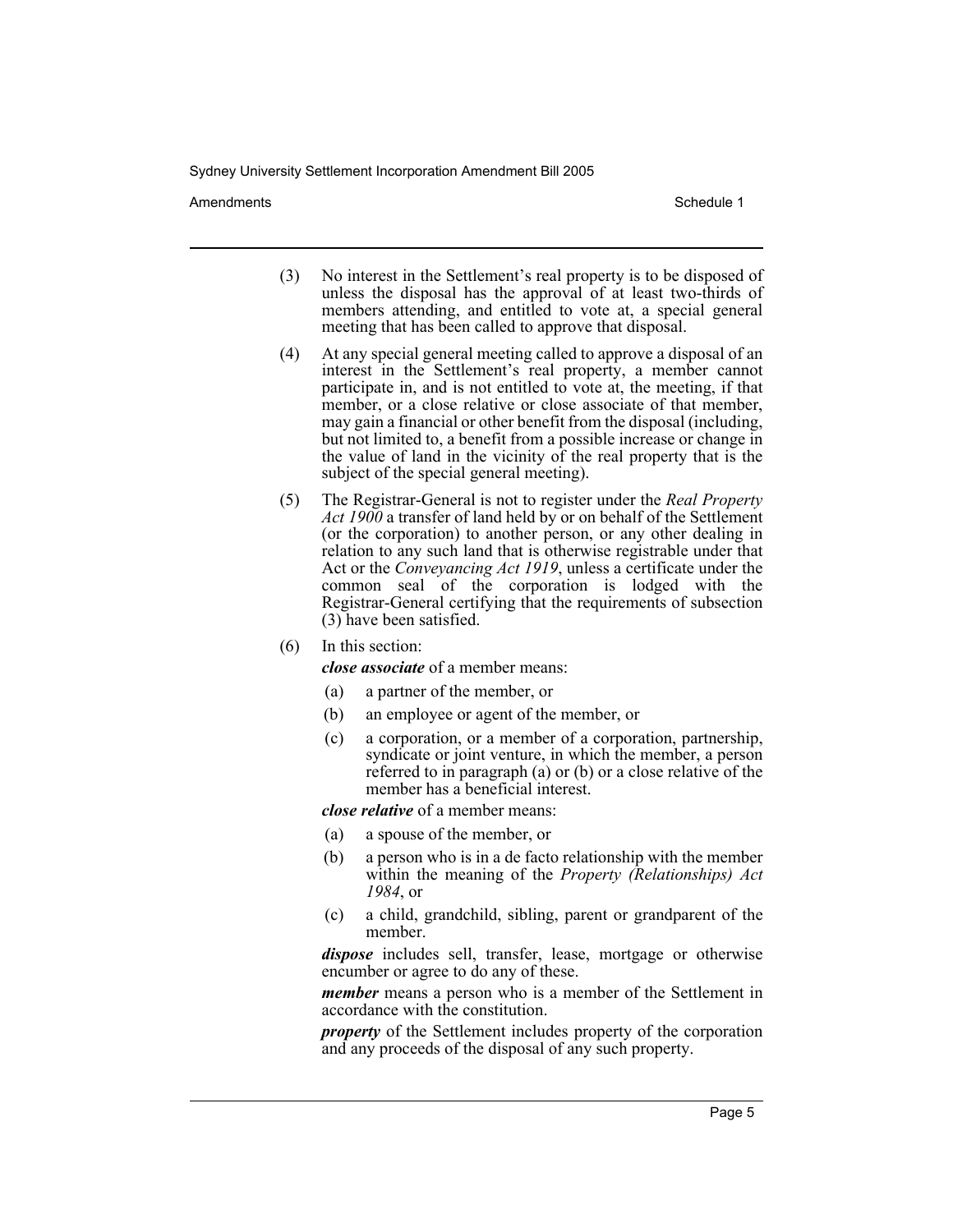Schedule 1 Amendments

*Settlement's real property* includes any building on that property.

*special general meeting* means a special general meeting of all of the members called in accordance with the constitution.

#### **[3] Section 11 and Schedule 1**

Insert after section 10:

#### **11 Voluntary winding up**

- (1) The corporation may be voluntarily wound up under this section if:
	- (a) a notice of the proposed voluntary winding up is published in a newspaper circulating in the Sydney area, and
	- (b) at least one month after that notice is published at least 75 per cent of the members (within the meaning of section 3A) have passed a resolution in favour of voluntary winding up, and
	- (c) the Minister has issued a certificate:
		- (i) approving the voluntary winding up of the corporation, and
		- (ii) certifying that the requirements of this subsection have been satisfied.
- (2) Except with the leave of the Supreme Court, the members of the corporation cannot resolve that it be wound up voluntarily if proceedings for the corporation to be wound up by the Court under section 12 have been commenced and have not been finally determined.
- (3) The corporation is not authorised to acquire any assets or incur any liabilities after the passing of a resolution under subsection (1) (b) that it be wound up voluntarily. However, the corporate status and other corporate powers of the corporation continue until it is wound up under this section.
- (4) If the Minister has certified that all of the requirements of subsection (1) have been satisfied, the corporation must be wound up.
- (5) The Minister must ensure that notice of the winding up of the corporation under the *Corporations Act 2001* of the Commonwealth is published in a newspaper circulating in the Sydney area.
- (6) Subsection (3) ceases to apply if the Minister decides not to approve a voluntary winding up.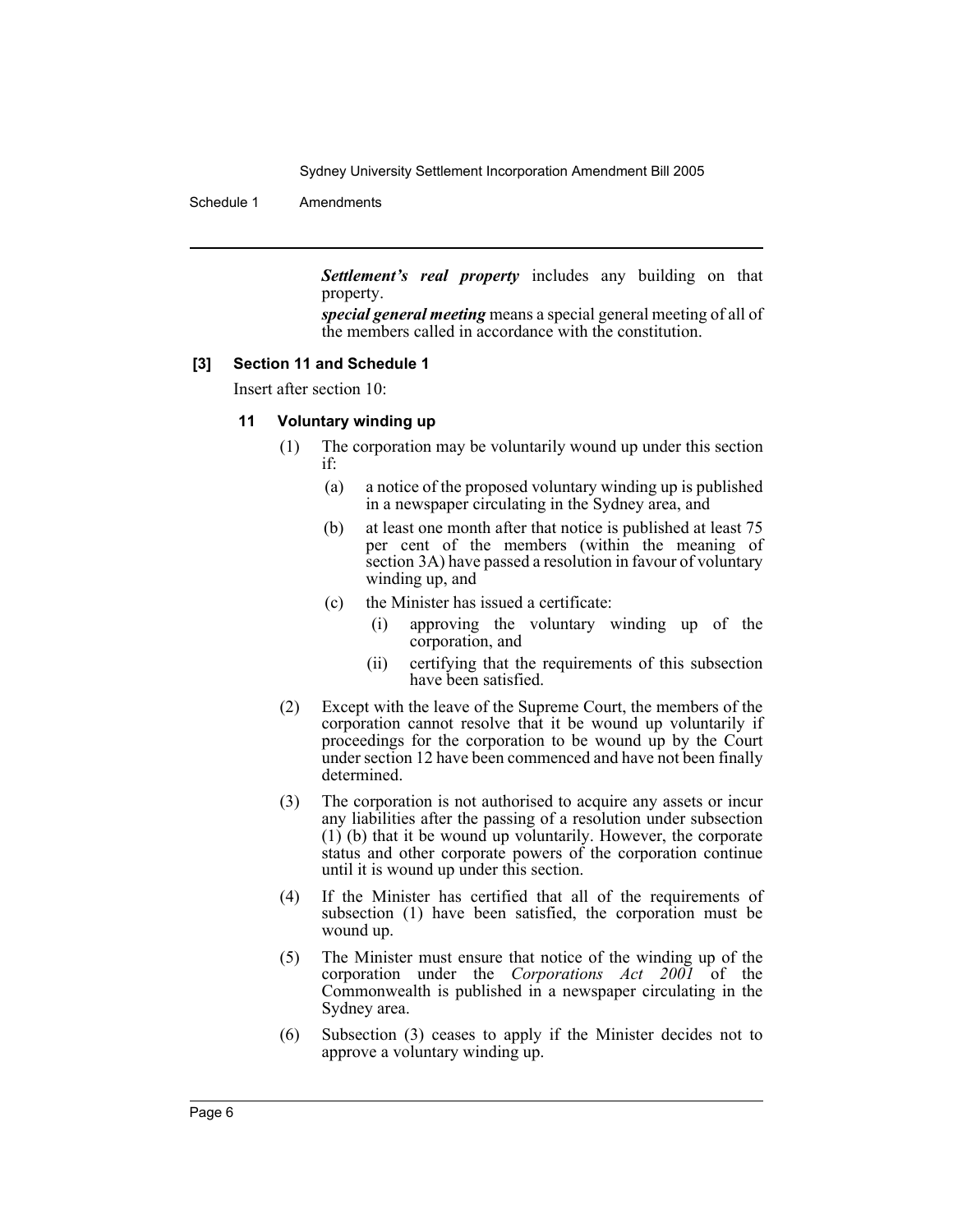Amendments **Schedule 1** and the set of the set of the set of the set of the set of the set of the set of the set of the set of the set of the set of the set of the set of the set of the set of the set of the set of the set

#### **12 Winding up by the Court**

- (1) The Supreme Court may order the winding up of the corporation if:
	- (a) at least 75 per cent of the members (within the meaning of section 3A) have passed a resolution in favour of winding up by the Court, or
	- (b) the Minister has issued a certificate certifying that he or she is of the opinion that the corporation is unable to properly carry out its functions, or
	- (c) the corporation is unable to meet its liabilities, or
	- (d) the Court is otherwise of the opinion that it is just and equitable that the Corporation be wound up.
- (2) An application to the Court for the winding up of the Corporation may be made by:
	- (a) the Corporation (but only if a resolution is passed by at least 75 per cent of the members in favour of making the application), or
	- (b) the Minister.

#### **13 Procedure for winding up**

- (1) The winding up of the corporation is declared to be an applied Corporations legislation matter for the purposes of Part 3 of the *Corporations (Ancillary Provisions) Act 2001* in relation to the provisions of Chapter 5 of the *Corporations Act 2001* of the Commonwealth (the *applied provisions*), subject to the following modifications:
	- (a) the applied provisions have effect subject to the provisions of sections 11 and 12 of this Act,
	- (b) a reference in the applied provisions to a company, Part 5.1 body or Part 5.7 body is taken to include a reference to the corporation,
	- (c) a past or present member of the executive committee or the Settlement is not liable to pay the corporations's liabilities on the winding up or the costs, charges or expenses of the winding up despite anything to the contrary in the applied provisions,
	- (d) the distribution of surplus property after the corporation is wound up is to be dealt with in accordance with section 14 despite anything to the contrary in the applied provisions,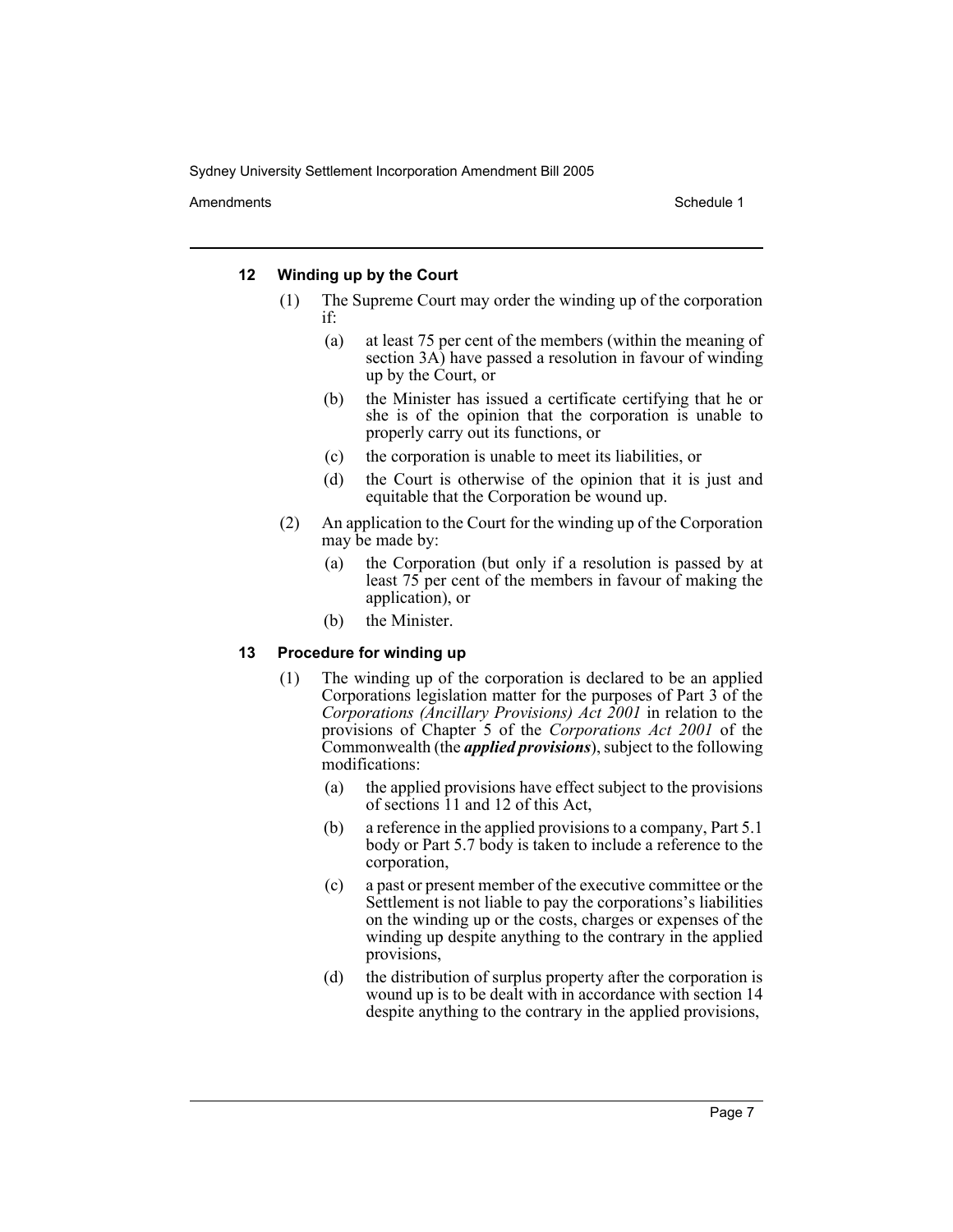#### Schedule 1 Amendments

- (e) such other modifications (within the meaning of Part 3 of the *Corporations (Ancillary Provisions) Act 2001*) as may be prescribed by the regulations.
- (2) The regulations may provide for the Australian Securities and Investments Commission to exercise a function under any provision of the *Corporations Act 2001* of the Commonwealth that is the subject of the declaration under subsection  $(1)$ , but only if:
	- (a) the Australian Securities and Investments Commission is to exercise that function pursuant to an agreement of the kind referred to in section 11 (8) or (9A) (b) of the *Australian Securities and Investments Commission Act 2001* of the Commonwealth, and
	- (b) the Australian Securities and Investments Commission is authorised to exercise that function under section 11 of the *Australian Securities and Investments Commission Act 2001* of the Commonwealth.
- (3) Section 17 of the *Corporations (Ancillary Provisions) Act 2001* has effect in relation to a regulation under subsection (2) as if subsection (1) had expressly made provision for the Australian Securities and Investments Commission to exercise the functions concerned.

#### **14 Distribution of surplus property**

- (1) Despite the provisions of any other Act or law, if there is property of the corporation after the corporation is wound up, the liquidator must transfer the property to another person or body that is approved in writing by the Minister.
- (2) The transfer of property under this section does not affect any trust on which the assets were held immediately before the distribution, and any such trust continues.
- (3) To the extent to which it is possible or expedient, a person or body to whom property was transferred under this section must, if the property concerned was transferred or given on trust for any purpose, hold that property as nearly as may be possible for that purpose.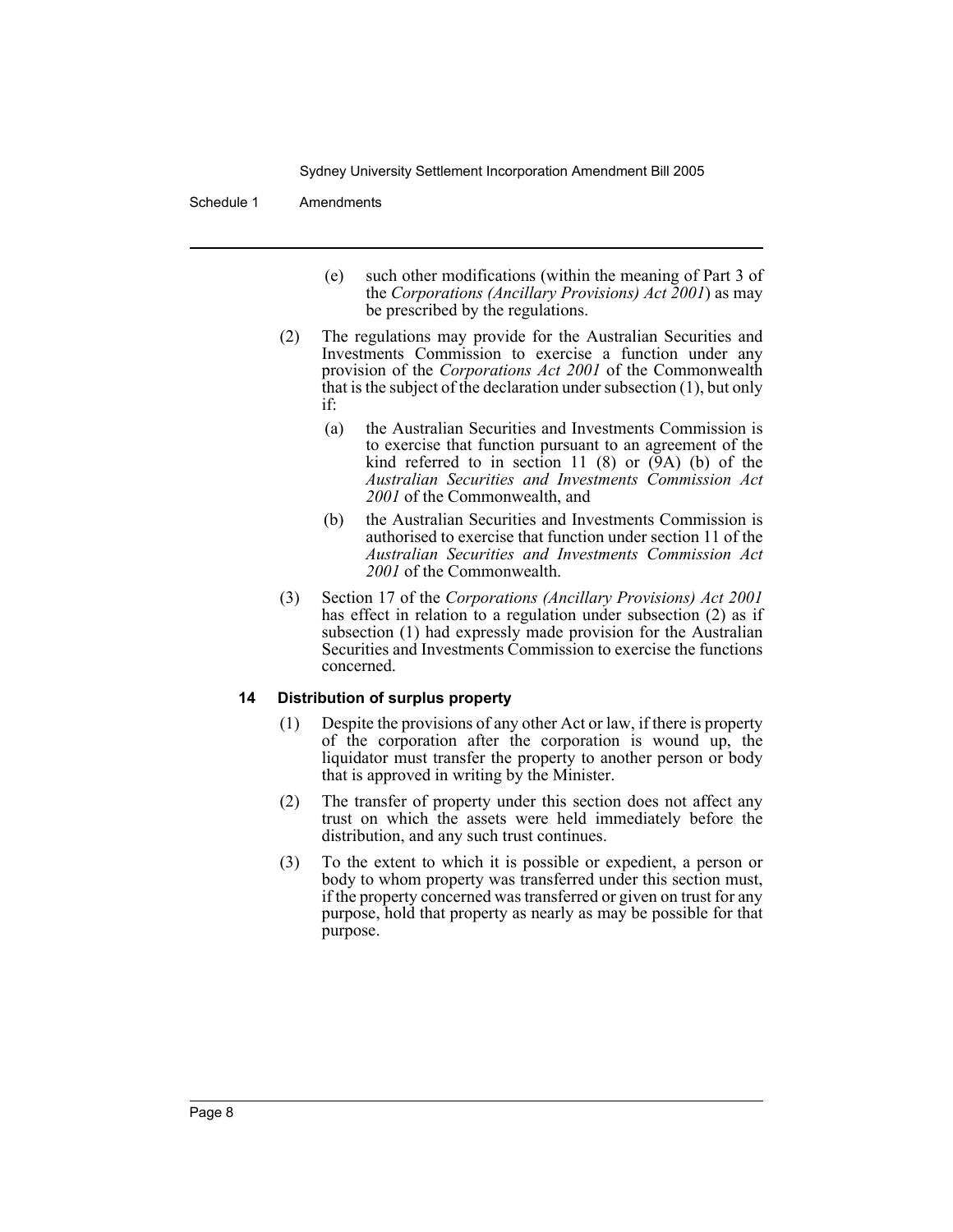Amendments **Schedule 1** and the set of the set of the set of the set of the set of the set of the set of the set of the set of the set of the set of the set of the set of the set of the set of the set of the set of the set

#### **15 Vesting of assets after winding up of corporation**

- (1) To the extent to which any assets:
	- (a) are given to the corporation, or to a person for the benefit of the corporation, or
	- (b) are payable to, or recoverable by, the corporation or any person on behalf of the corporation,

by or under an instrument that takes effect on or after the date on which the corporation is wound up, a reference in the instrument to the corporation is to be treated as a reference to the Minister.

- (2) Assets referred to in subsection (1) are to be transferred by the Minister to another person or body and section 14 (2) and (3) apply to the transfer as if it were a transfer of property under section 14.
- (3) In this section:

*instrument* means an instrument (other than this Act) that creates, modifies, or extinguishes rights or liabilities (or would do so if lodged, filed or registered in accordance with any law), and includes any will or any judgment, order or process of a court or tribunal.

#### **16 Application to Court**

The Minister, or any other interested person who has leave of the Supreme Court, may apply to the Court:

- (a) to determine any question arising in the winding up of the corporation under this Act, or in the application by section 13 of provisions of the *Corporations Act 2001* of the Commonwealth to the winding up, or
- (b) to exercise all or any of the powers that the Court might exercise if the corporation were being wound up by the Court.

#### **17 Regulations**

The Governor may make regulations, not inconsistent with this Act, for or with respect to any matter that by this Act is required or permitted to be prescribed or that is necessary or convenient to be prescribed for carrying out or giving effect to this Act.

#### **18 Savings and transitional provisions**

Schedule 1 has effect.